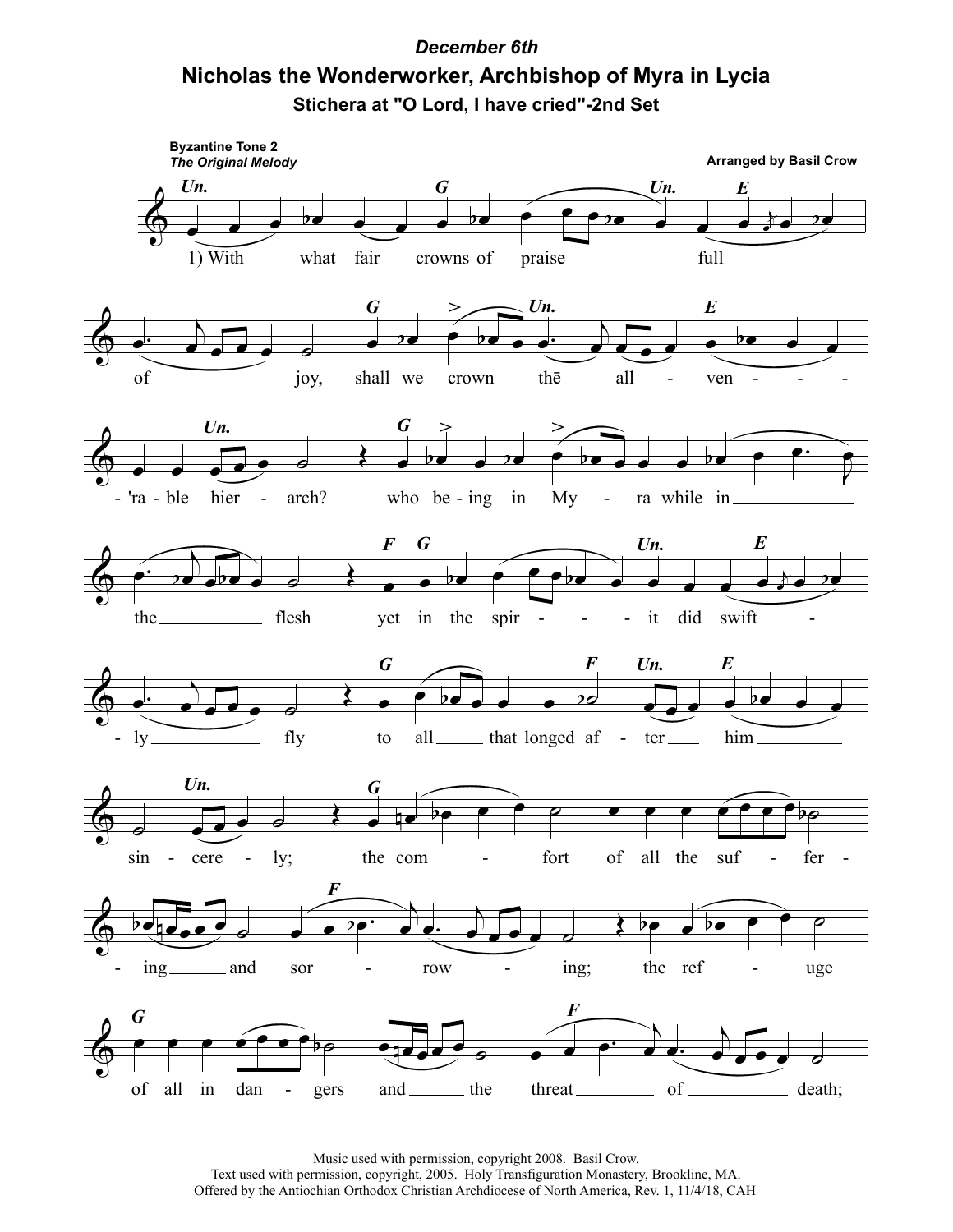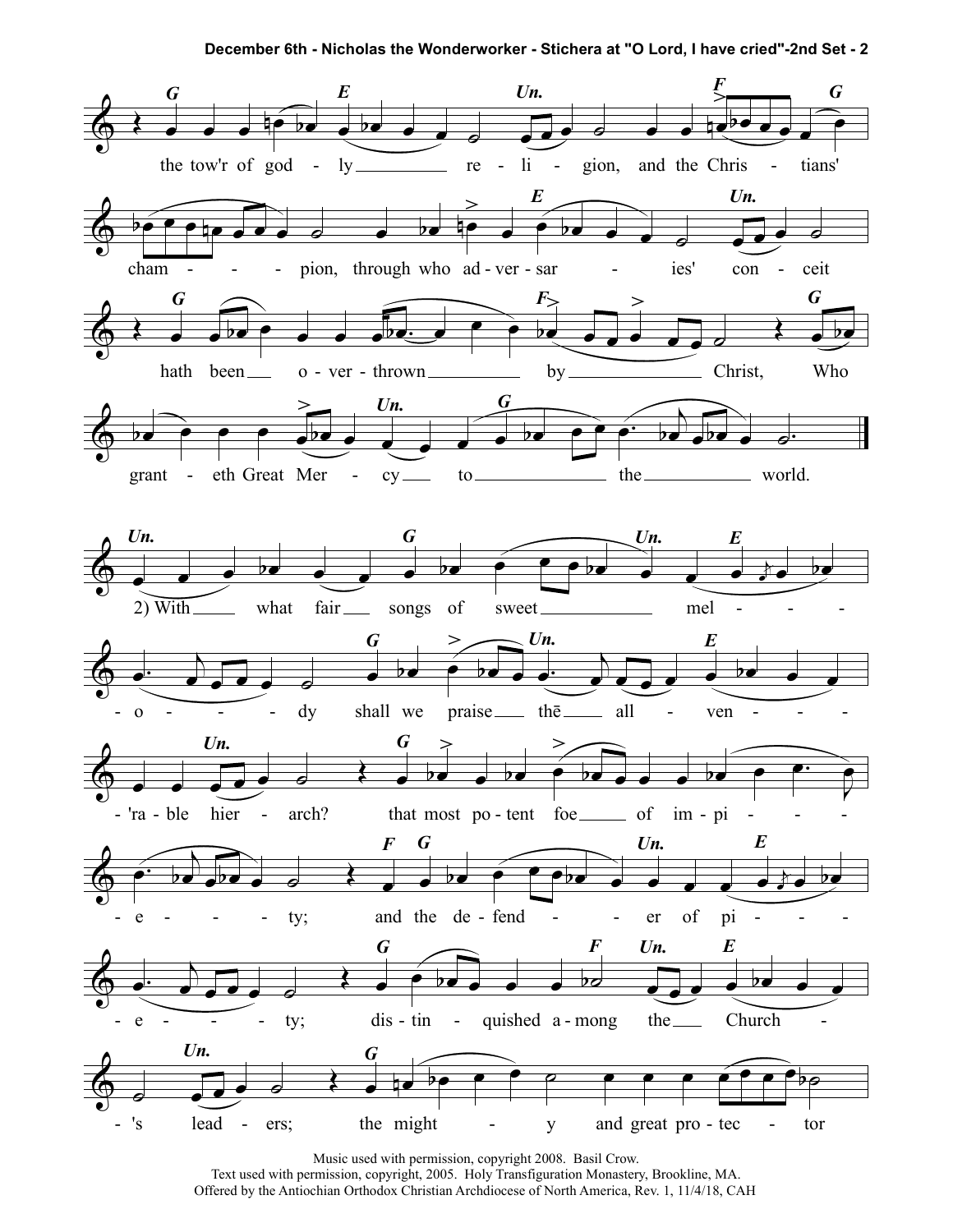December 6th - Nicholas the Wonderworker - Stichera at "O Lord, I have cried"-2nd Set - 3